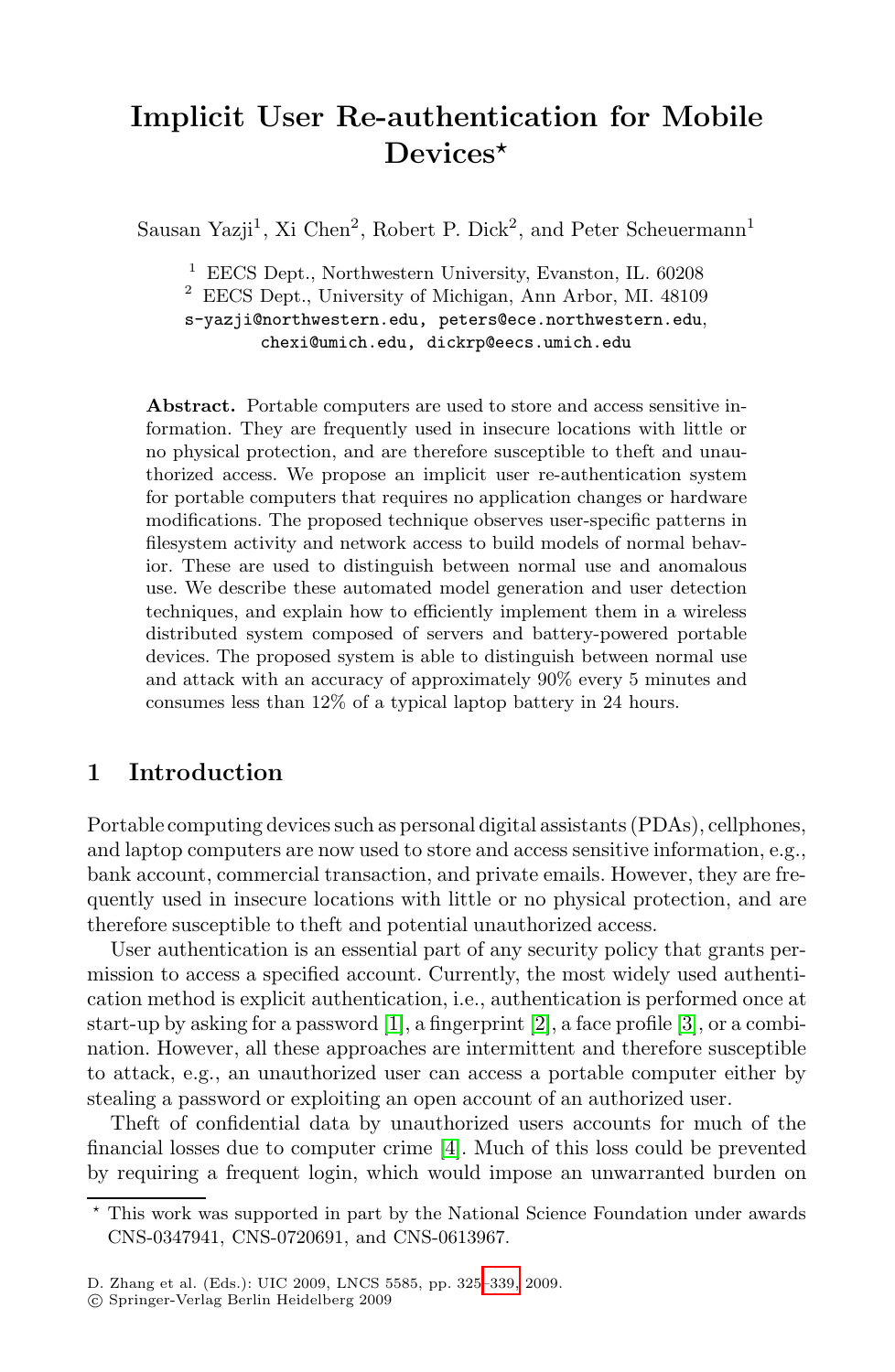the user. We propose an implicit re-authentication technique, MIA, to compliment to explicit authentication. It provides on-line protection for private data without burdening the user. Our system uses file access patterns and network activities to detect anomalous behavior. In a behavioral authentication system, the authentication module samples behavioral data and compares them with user-specific models. The comparison results are then used to identify users. Researchers have proposed using keystrokes [5] and mouse movements [6] for user re-authentication. However, they have not designed or evaluated these techniques for portable battery-powered computers.

In this paper, we describe the first implicit re-authentication technique for battery-powered wireless portable systems. This is also the first implicit reauthentication technique for portable [sy](#page-1-0)stems based on filesystem and network activity. We describe how the framework may accept dat[a](#page-4-0) from different authentication mechanisms to [im](#page-6-0)prove security. Our evaluation indicates that the p[ro](#page-8-0)posed technique has the potential to substantially increase security and/or decrease frequency [of](#page-13-4) explicit user authentication compared to explicit authentication techniques, alone. The proposed system is able to distinguish between normal use and attack with an accuracy of approximately 90% with a latency of 5 minutes.

<span id="page-1-0"></span>The rest of the paper is organized as follows. Section 2 summarizes related work. Section 3 gives an overview of the proposed system architecture. Section 4 describes each architectur[al](#page-13-0) component. Section 5 analyzes the energy consumption of MIA. Section 6 presents the experimental setup and examines the results. Section 7 concludes the paper. Section 8 describes f[utu](#page-13-1)re work.

#### 2 Related Work

Numerous user authentication techniques exist for portable devices. While password based mechanisms are the most used [1], they are insufficient. Therefore some researchers have proposed other techniques that rely on hardware or software enhancements for efficient authentication based on fingerprint [2], face [reco](#page-14-1)gnition [3], and iris data [8]. Moon et al. [7] implemented a Gaussian mixture [m](#page-13-5)odel based speaker verification module on a mobile system. However, all these approaches are used for one-time explicit authentication. In addition, most of them require application changes and hardware support. In contrast, our technique requires no ap[plic](#page-14-2)ation changes, additional hardware, or explicit actions by the user.

A number [of](#page-13-6) previous approaches re-authenticate users by monitoring their behavior without explicitly requiring special inputs for re-authentication. Denning and Neumann [14] were the first to introduce a behavioral re-authentication system. Denning [10] proposed using audit logs for anomaly detection. Monrose and Rubin [5] proposed using keystroke dynamics for re-authentication. Lane and Brodley [9] studied a system that models the normal behavior at the command line prompt. Pusara and Brodley [15] used mouse movements for external user re-authentication. Pusara [6] built a signature-based intrusion detection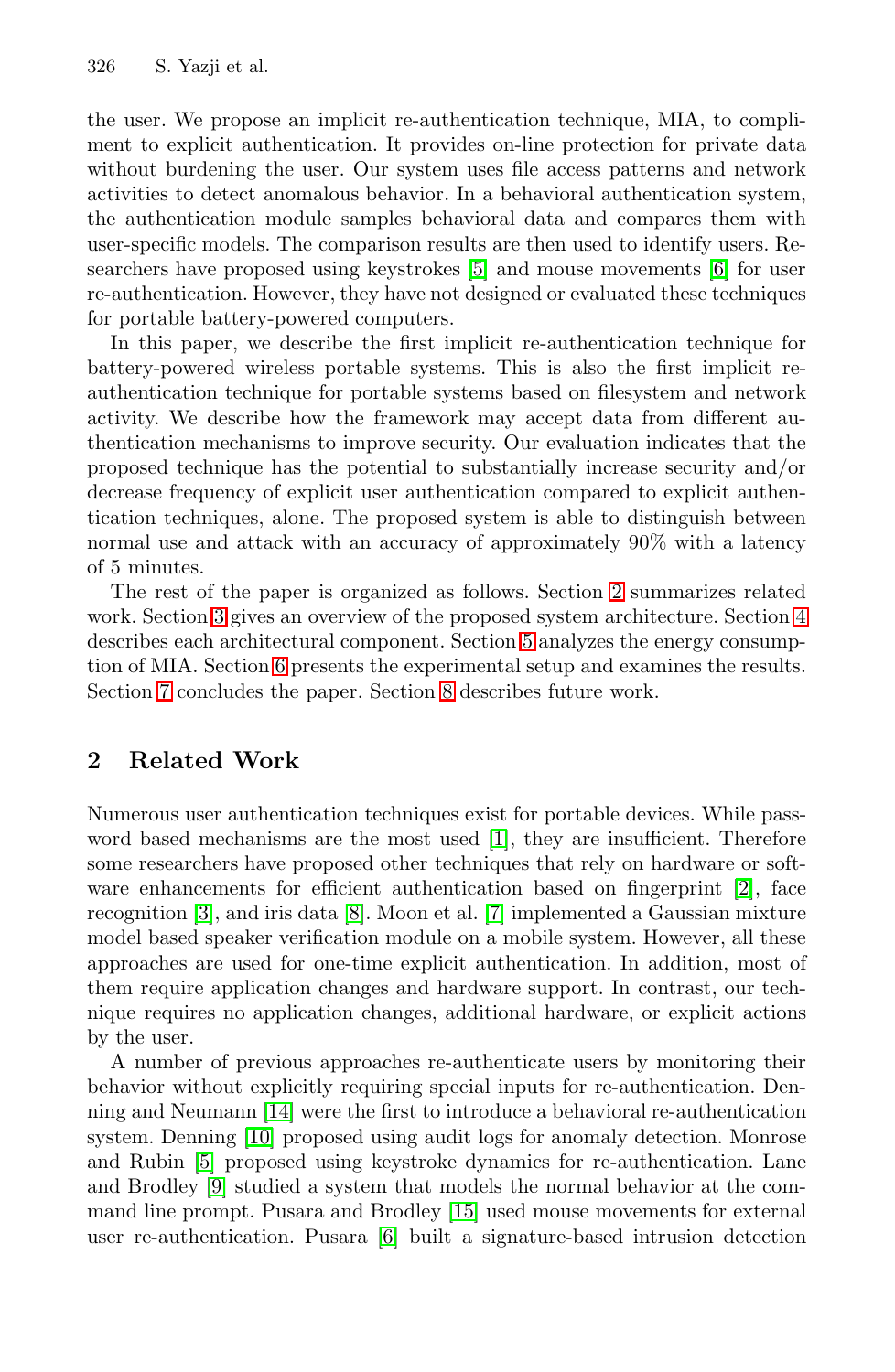system based on a combination of keystroke d[yna](#page-14-3)[mic](#page-14-4)[s, m](#page-14-5)ouse movements, and graphical user interface events, in which the attacker's behavior was known a priori. However, energy consumption and other metrics relevant to use in portable, battery-powered systems were not taken into account. In contrast, our technique requires no automated or manual attacker modeling: it detects attacks entirely based on models of normal user behavior. In addition, we evaluate the energy consumption of MIA when used in battery-powered mobile wireless systems.

Other techniques that use implicit re-authentication by monitoring system call traces and program execution traces have also been proposed [12,13,11].

### 3 Problem Definition and System Architecture

The proposed MIA architecture was motivated by the following observations: (1) different individuals have differing computer use patterns, e.g., filesystem and network access, which may be used for identification; (2) operating systems have access to a great deal of information, e.g., file access and network activities; and (3) there is a great imbalance in the cost of expending energy on portable battery-powered devices and stationary computers with easy access to energy.

It is our goal to detect whether a portable device is under attack, i.e., whether an unauthorized user is attempting to access data, or modifying the system to allow such data to be later gathered. We also have a number of other requirements: (1) to si[mp](#page-3-0)lify deployment, application or hardware changes should not be required; (2) to avoid burdening the user, the system should not require explicit re-authentication input; (3) the latency of attack detection should be minimized; (4) detection accuracy should be maximized; (5) the power consumption and computational overhead of the technique must be low enough to permit operation on portable, battery-powered devices; and (6) the system should still be able to operate temporarily in the absence of wireless network access.

Architecture Overview. Figure 1 shows the system architecture of the proposed MIA system. The information capturing system consists of operating system modules and other analysis software installed on the portable batterypowered device to register user activity continuously, and to create new log file every  $T$  minutes <sup>1</sup>. It also consists of feature extraction and data compression processes to reduce the energy consumption of data transmission. The data captured are then sent to *information management system*, which resides on a computer with higher performance and much looser power consumption constraints than the portable system. It is responsible for periodically rebuilding models for filesystem and network access, performing anomaly detection, and transferring this model back to the portable computing system. Wireless communication between the portable device and the high-performance computer used for the information management system may be intermittent. In the absence of a wireless link, model evaluation will continue to occur on the portable computer system, allowing the detection of attack at some power consumption penalty.

The detection latency  $T$  should be small enough to detect an attack before the attacker is capable of harming the system.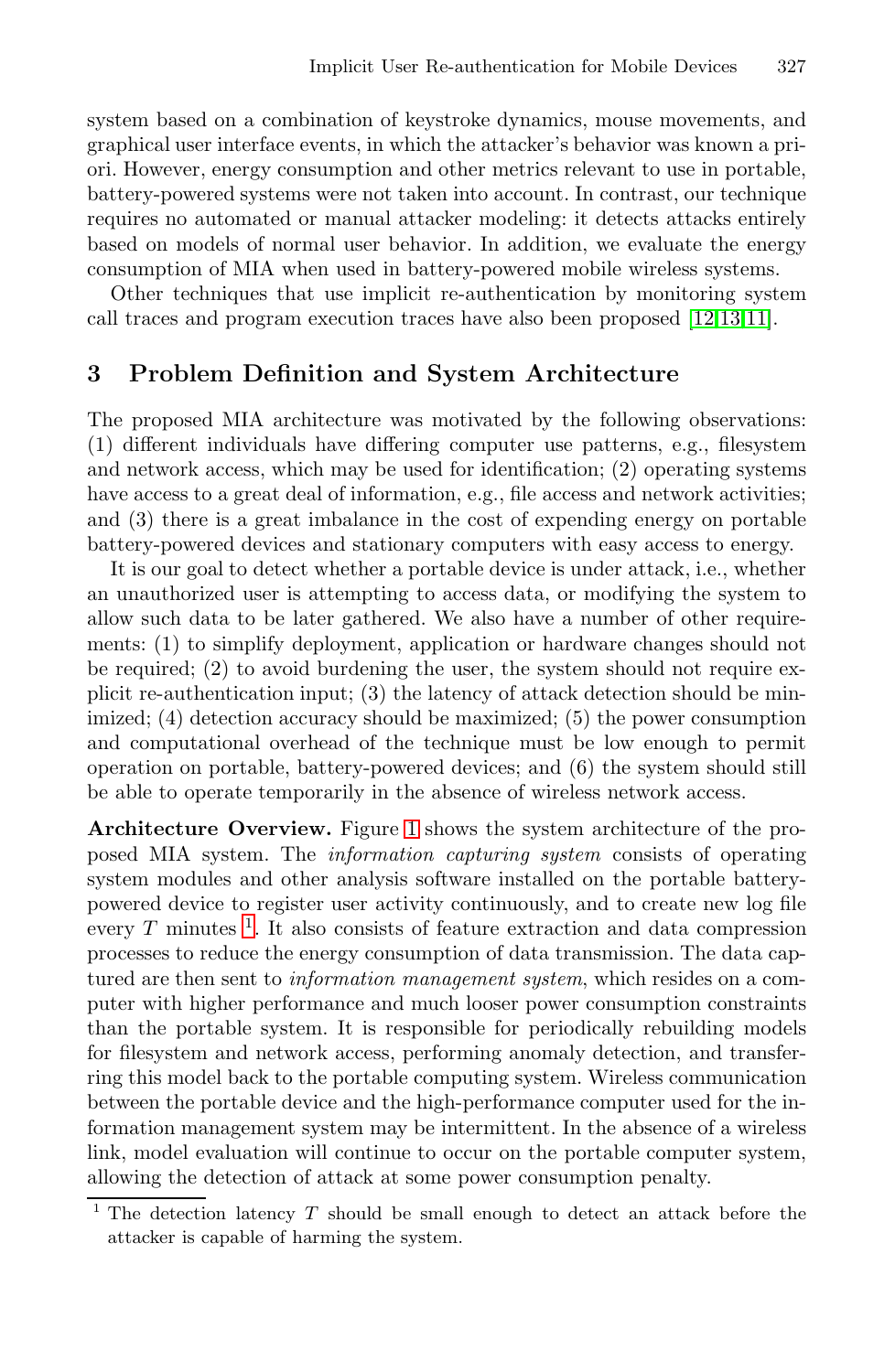Algorithm 1. Information Management System

|     | 1: For each user $U_n$ do the following:                         |
|-----|------------------------------------------------------------------|
|     | 2: while $TRUE$ do                                               |
| 3:  | Receive data from the <i>information</i> capturing system        |
| 4:  | if $NewUser = TRUE$ then                                         |
| 5:  | if $time < D$ then                                               |
| 6:  | Add log data to the data source                                  |
| 7:  | else                                                             |
| 8:  | Build the user's profile                                         |
| 9:  | $NewUser = FALSE$                                                |
| 10: | Send user's profile to the client                                |
| 11: | end if                                                           |
| 12: | else                                                             |
| 13: | Perform anomaly detection                                        |
| 14: | <b>if</b> Abnormal behavior <b>then</b>                          |
| 15: | Take action, e.g., re-authenticate, lock client, or send warning |
| 16: | else                                                             |
| 17: | Continue                                                         |
| 18: | end if                                                           |
| 19: | end if                                                           |
|     | $20:$ end while                                                  |

Algorithm 1 denotes that the information management system consists of two major processes; the model building process, and the anomaly detection process. In order to build a behavioral model for authenticated user, data from this user needs to be captured for a training duration, D. To determine the appropriate value of D, we performed a small-scale, longduration user study with the networkbased technique and found that a D of two months results in a false rejection rate, FRR, of 2% which is the probability that the normal user will be mistakenly identified as an attacker. However, our primary fullscale multiple-metric user study is limited to two weeks to avoid undue burden on the volunteer participants, somewhat reducing the accuracy achieved in our full-scale study.



<span id="page-3-0"></span>Fig. 1. MIA system architecture

Upon the completion of the data capturing phase, the "New User" flag is reset, and the user access model is built. To perform anomaly detection, the information management system compares the received user activity data with the same user's model. If the behavior and model are sufficiently dissimilar, the behavior is identified as anomalous and appropriate action is taken, e.g., the user is required to re-enter the password, and an alert is sent to the system administrator or the portable system is disabled.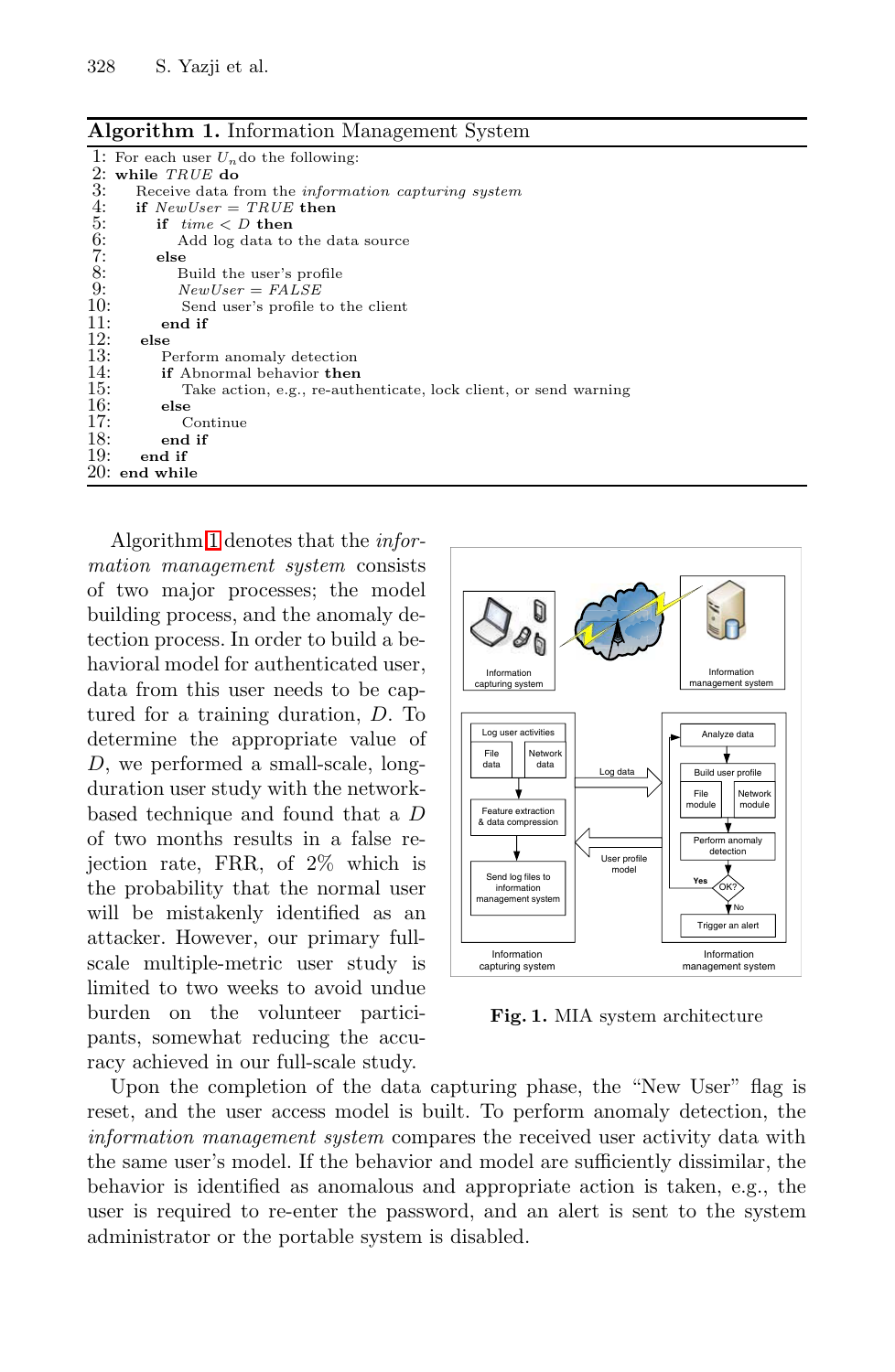#### <span id="page-4-0"></span>4 User Filesystem and Network Access Modeling

The MIA system is composed of four main processes: data collection, feature extraction, model construction, and anomaly detection. In this section we will describe each process in detail.

Data Collection. To capture t[he fi](#page-14-6)les access pattern, we modified the source code of FileMon [17] to log file access events transparently in real time. We gathered timestamps, names of the process responsible for access, locations of accessed files, and operations on the file. A file access record is generated on each system call, with a time resolution of 1 ms. The file access records generated by system services, not the user, are filtered out to save transmission energy and reduce noise in classification. To capture the network activities we used the WireShark 0.995 network packet analyzer [18] to gather the following data for each real-time network access event: timestamp of each access, source IP address, destination IP address, protocol identifier, and detailed packet information. Broadcast and router-specific protocols were filtered out in order to focus on user-dependent network events for the same reasons described above.

Feature Extraction. In order to choose the most robust features to model user behavior, and to reduce the amount of data in each log file, and based on our observation that in general, a normal user tends to use a small set of processes within a small subset of directories, connects to a small subset of the available [mac](#page-14-7)hines/sites, and performs similar activities every day, we choose the process, time, and *location* fields to build the user file access model and *destination IP*, time, and *protocol* fields to build the user network access model.

Model Construction. There are two major challenges to developing the MIA system: determining the best data representation and selecting the appropriate data mining algorithm.

Data Representation. Due to the limitation of the software that we use for model construction [19], we need to map some of the fields to integer values such as location, source IP, and destination IP fields.

The directory structure can be represented as a tree, where the leaves are files and intermediate nodes are directories. We number the directories in each level from left to right, starting from 1. We use  $W$  to represent the width of the directory tree, i.e., the largest value used to number the directories at any level of the tree. For convenience, we represent the location of a file as follows:

$$
\overrightarrow{x_n} = (x_1, x_2, \cdots, x_n) \stackrel{\text{def}}{=} x_1/x_2/\cdots/x_n.
$$
 (1)

where  $x_1, x_2, \dots, x_n$  are the integers corresponding to the sub-directories encountered sequentially on the path from the top-level directory to the file location. We use the following one-to-one mapping function

$$
f(x_1, x_2, \cdots, x_n) = \sum_{i=1}^{n-1} x_i \times W + x_n.
$$
 (2)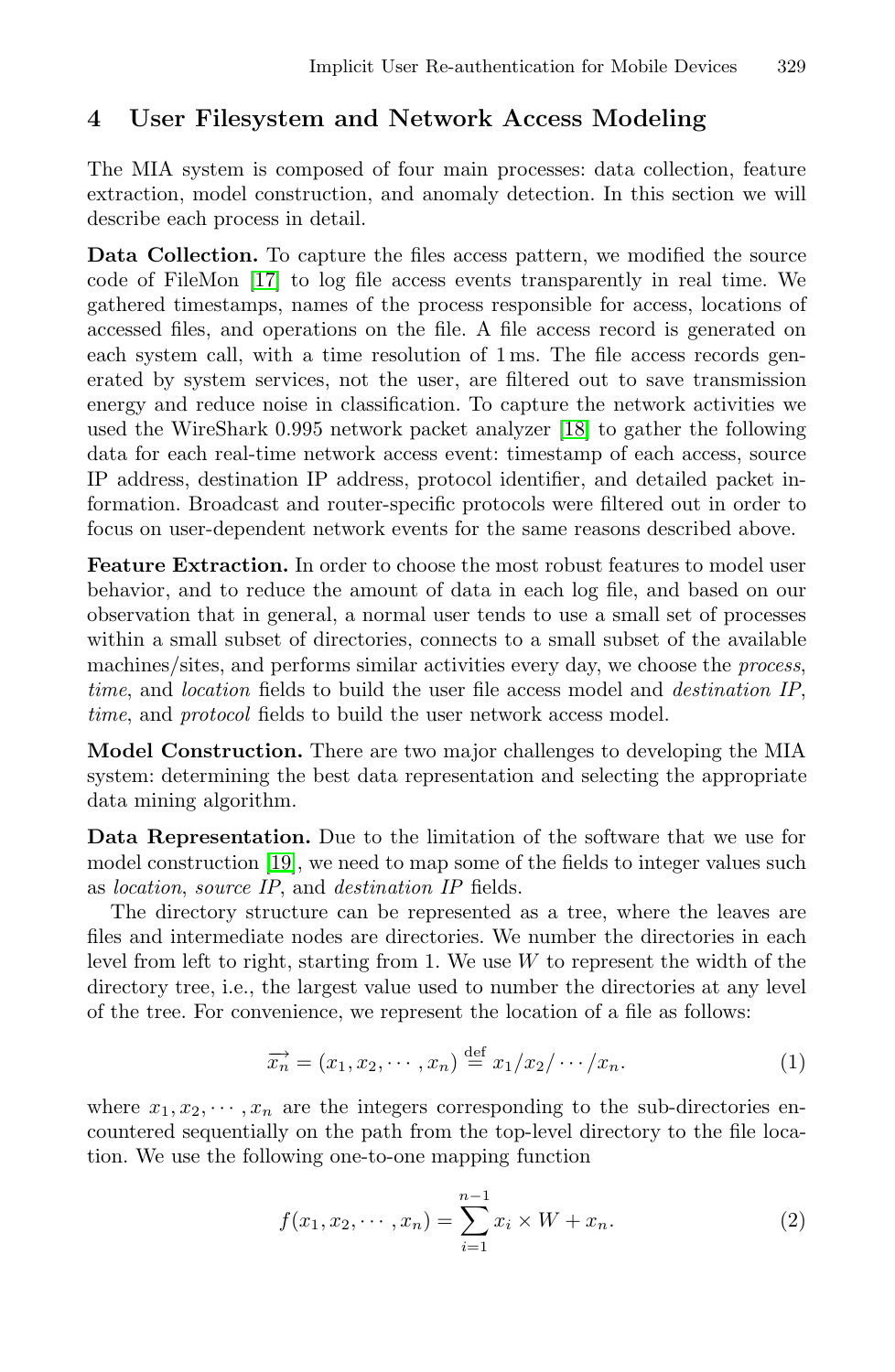Note that distortion is unavoidable when we use linear functions to express the nonlinear relationship between file locations. To map the IP address (denoted as A.B.C.D) into an integer value, the following equation is used:

<span id="page-5-1"></span>*IP Value* = 
$$
A \times (255)^3 + B \times (255)^2 + C \times (255) + D.
$$
 (3)

K-Means Clustering. Although previous work used neural networks for intrusion detection [20,21], we choose K-means clustering [22] to build the models of filesystem and network behavior. This decision is based on a small-scale (fouruser) three-month user study on the network-based technique. For this study, we compared the detection results based on two different data mining algorithms, a K-means clu[ste](#page-14-7)ring algorithm with the total of 8 clusters and a maximum of 20 iterations, and a three-layer sigmoid activation function neural network. With three months of training data, the accuracy of the neural network based approach did not exceed 84%, while the accuracy of the K-means clustering based approach increased to  $98\%$  within 90 days. We conclude that the K-means clustering algorithm allows more accurate prediction given a reasonable amount of training data (more than 14 days in our experiments). In addition, the K-means method is often the fastest and most energy-efficient for large data sets.

We used SPSS Clementine [19], a commercial data mining and statistical analysis software, as our model construction environment because it has built-in support for K-Means clustering. The input fields are automatically rescaled to have values between 0 and 1 before the clustering process such that each field is weighted equally.

Anomaly Detection. For an accurate anomaly detection, the main idea is to discover  $K$  clusters such that records within the same cluster are similar to each other but distinct from records in other clusters. The algorithm first selects  $K$  initial cluster centers. For each record, it computes the Euclidean distance between the record and the  $K$  cluster centers and assigns the record to the closest cluster. After all records have been processed, the cluster centers are updated to reflect the new set of records assigned to each cluster, and the records are checked again to see whether they should be reassigned to a different cluster. This record assignment and cluster update process is repeated until the change between two consecutive iterations is below a certain threshold.

One interesting problem is how to define the [di](#page-5-0)fference between the model and the current behavior without previous knowledge of anomalous behavior.

<span id="page-5-0"></span>We define the *distribution vector* (DV) of a data set as a  $K$ -element vector, the ith element of which is equal to the percentage of records in the ith cluster. Our solution is based on the following observation: given a set of recent file access records generated by a normal user, the DV obtained from these records, i.e.,  $DV(evaluation)$ , should be close to that obtained during the training phase, i.e.,  $DV(training)$ , if the normal user behaves consistently during both the evaluation and the training phases. We compute the Euclidean distance<sup>2</sup> between  $DV(evaluation)$  and  $DV(training)$  and compare the result with a predefined

<sup>2</sup> We also tried using Manhattan distance but this yielded poorer accuracy.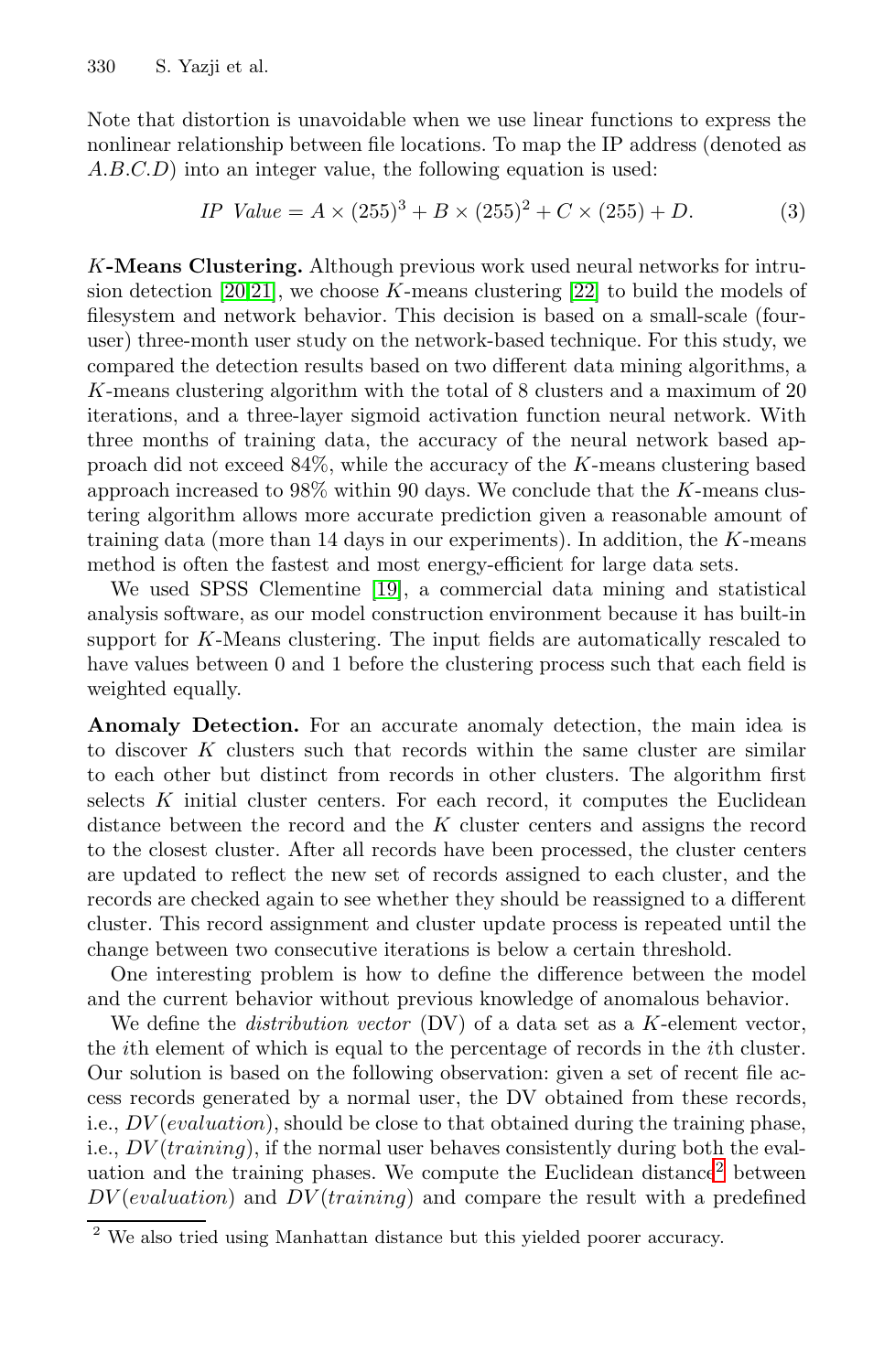<span id="page-6-0"></span>threshold  $\epsilon$ . This threshold is user-dependent and is set to a distance that results in a low false reject rate (FRR) in the training phase. If the distance exceeds  $\epsilon$ , the model reports anomalous behavior. Otherwise, the current behavior is identified as normal behavior. Intuitively, a low threshold value would result in low false acceptance rate (FAR) at the cost of high FRR, while a high threshold value corresponds to a low FRR and a high FAR. In our approach,  $\epsilon$  is chosen such that the FRR value does not exceed 10% during the training phase.  $\epsilon$  is not determined by FAR value because we do not have access to the hacking data during the training phase in a real system with MIA deployed.

#### 5 Energy [Co](#page-14-8)nsumption Design De[cis](#page-14-9)ions

Portable systems such as laptops are usually battery powered. Since the batteries may be charged infrequently, MIA system should be energy-efficient. In this section, we analyze the energy consumption of our proposed system in a client-server architecture containing client laptop computers equipped with Intel 3945ABG WLAN cards. The parameters used for energy consumption estimation are listed in Table 1. They are measured using Power Manager, a built-in tool for power laptop consumption measurement [23], or derived fr[om](#page-14-9) datasheets [16].

| Parameter            | Explanation                                         | Nominal Value      |
|----------------------|-----------------------------------------------------|--------------------|
| $P_{collect}$        | average power consumption of data collection        | 0.15W              |
| $P_{build}$          | average power consumption during model construction | 17.53 W            |
| $P_{anomaly}$        | average power consumption in anomaly detection      | 22.45 W            |
| $P_{tr}$             | transmitting power for WLAN card                    | $1.8 W$ [16]       |
| $E_{\text{bat}}$     | total battery energy                                | 303.3 kJ           |
| $E_{\text{prepare}}$ | average energy consumption of feature extraction    | $4.6 \text{ J}$    |
| $E_{compress}$       | average energy consumption of data compression      | 2.8J               |
| $E_{\text{Total}}$   | total energy consumption by portable device         | 34.675 kJ          |
| $B_{wireless}$       | uploading bandwidth of a wireless channel           | $1.5 \text{ Mb/s}$ |
| $T_{build}$          | time to build the user's model                      | 540s               |
| $T_{anomaly}$        | time to cluster new records in anomaly detection    | 20 s               |
| $T_{day}$            | total number of seconds in a day                    | 86,400 s           |

Table 1. Energy Consumption Parameters

Energy Consumption On the Client. When the network is available, data are sent to the server for anomaly detection. Therefore, the total daily energy consumption on the client is

$$
E_{Total} = E_{collect} + E_{prepare} + E_{compress} + E_{transmission}
$$
\n(4)

When the wireless network is not available, the anomaly detection is performed on the portable device, resulting in a daily client energy consumption of

$$
E_{Total} = E_{collect} + E_{prepare} + E_{compress} + E_{anomaly}
$$
 (5)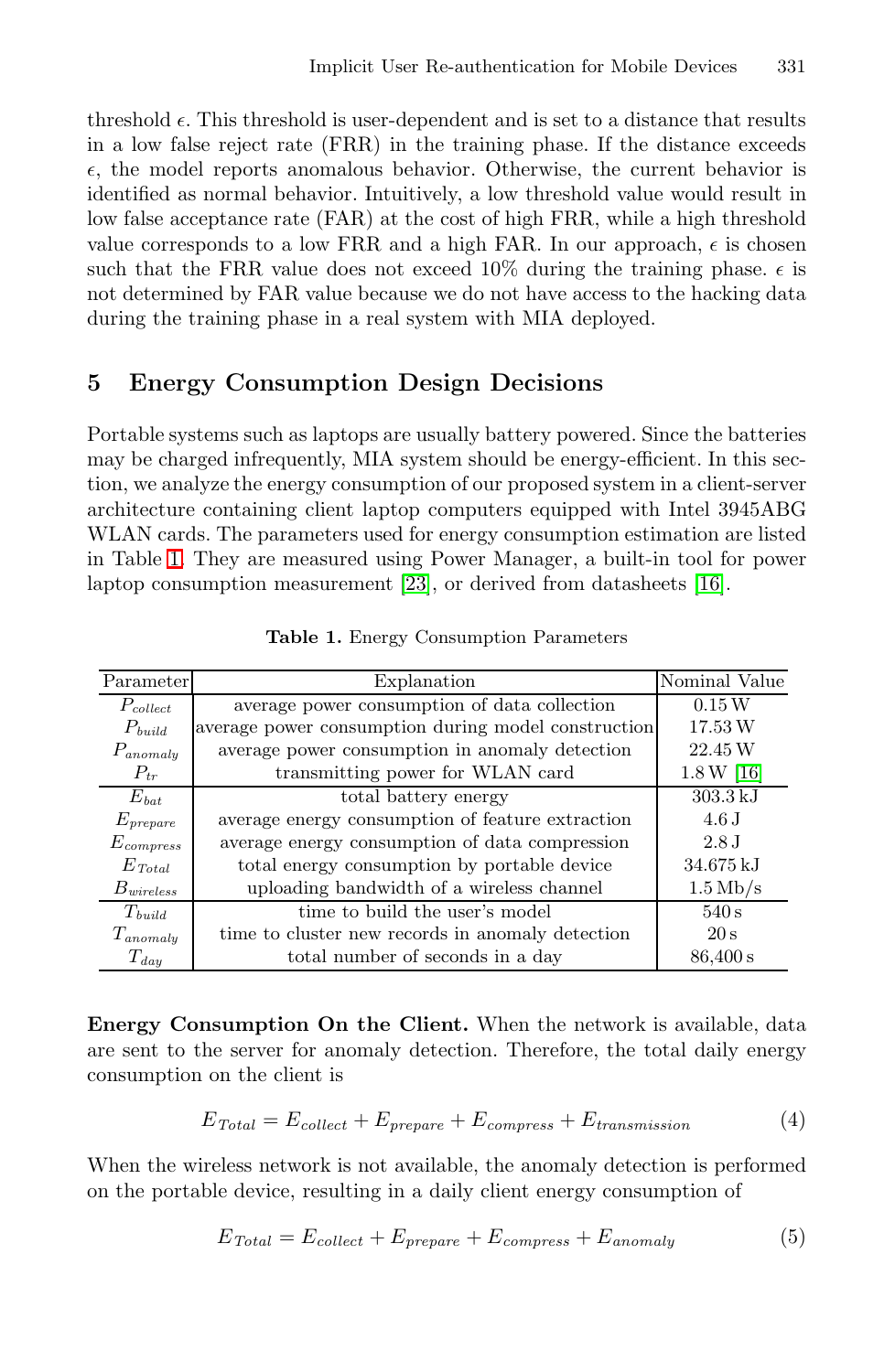Data Collection. The daily energy consumption for data collection is

 $E_{collect} = P_{collect} \times T_{day} = 0.15 \text{ W} \times 86,400 \text{ s} = 12.96 \text{ kJ} = 4.27 \% E_{bat}.$  (6)

Feature Extraction. We perform a customized feature extraction process on the client that reduces the log file size by 50% and consumes 4.6 J on average. Since the log file has to be sent to the server every 5 minutes (see Section 6), or 288 times per day, the total daily energy consumption in the feature extraction process is 1.324 kJ. This takes only 0.436\% of  $E_{bat}$ .

Data Compression. We used WINRAR, a software program that uses prediction by partial matching (PPM) algorithm [24], to compress the log file. On the average, data compression reduced the file size to 11% of its original size and consumed 10.15 J every 5 minutes. Therefore, the energy consumption of the data compression process in a day is 2.923 kJ which equals 0.963\% of  $E_{bat}$ .

Data Transmission. In our experiment, we used an Intel 3945ABG 802.11 WLAN card for data transmission. Our experimental data indicate that the size of raw log files associated with both filesystem and network events increases at a rate of 0.064MB/s on average. After feature extraction and compression, the file size is reduced to 5.5% of its original value. The energy consumption per transmission is

$$
E_{transmission} = P_{tr} \times \frac{File\_Size}{B_{wireless}} = 1.8 \text{ W} \times 0.055 \times \frac{0.064 \text{ MB/s} \times 8 \times 300 \text{ s}}{1.5 \text{ Mb/s}} (7)
$$

$$
= 10.137 \text{ J}.
$$
 (8)

Therefore, the data transmission consumes 10.137 J every 5 minutes, and the total daily energy consumption of data transmission is 2.919 kJ which is 0.96% of  $E_{bat}$  per day.

In conclusion, when the network is available, the proposed technique consumes a total daily energy of

$$
E_{\text{Total}} = 12.96 \,\text{kJ} + 1.324 \,\text{kJ} + 2.923 \,\text{kJ} + 2.919 \,\text{kJ} = 20.126 \,\text{kJ} = 6.635\% E_{\text{bat}}.\tag{9}
$$

Design Considerations. We also analyzed the energy consumption for model construction and anomaly detection to determine whether they should be performed on the server or battery-powered clients. There are trade-offs between the energy consumed during feature extraction, compression, data transmission, model building, and anomaly detection that must be considered in order to arrive at an energy-efficient design.

Model Building. If the model is built on the client, the energy consumption during model building using one week of training data is

$$
E_{build} = P_{build} \times T_{build} = 17.53 \text{ W} \times 540 \text{ s} = 9.466 \text{ kJ} = 3.12\% E_{bat}. \tag{10}
$$

Note that this model is built based on only one week of data. In a real system with the proposed MIA system deployed, we need two months of data to construct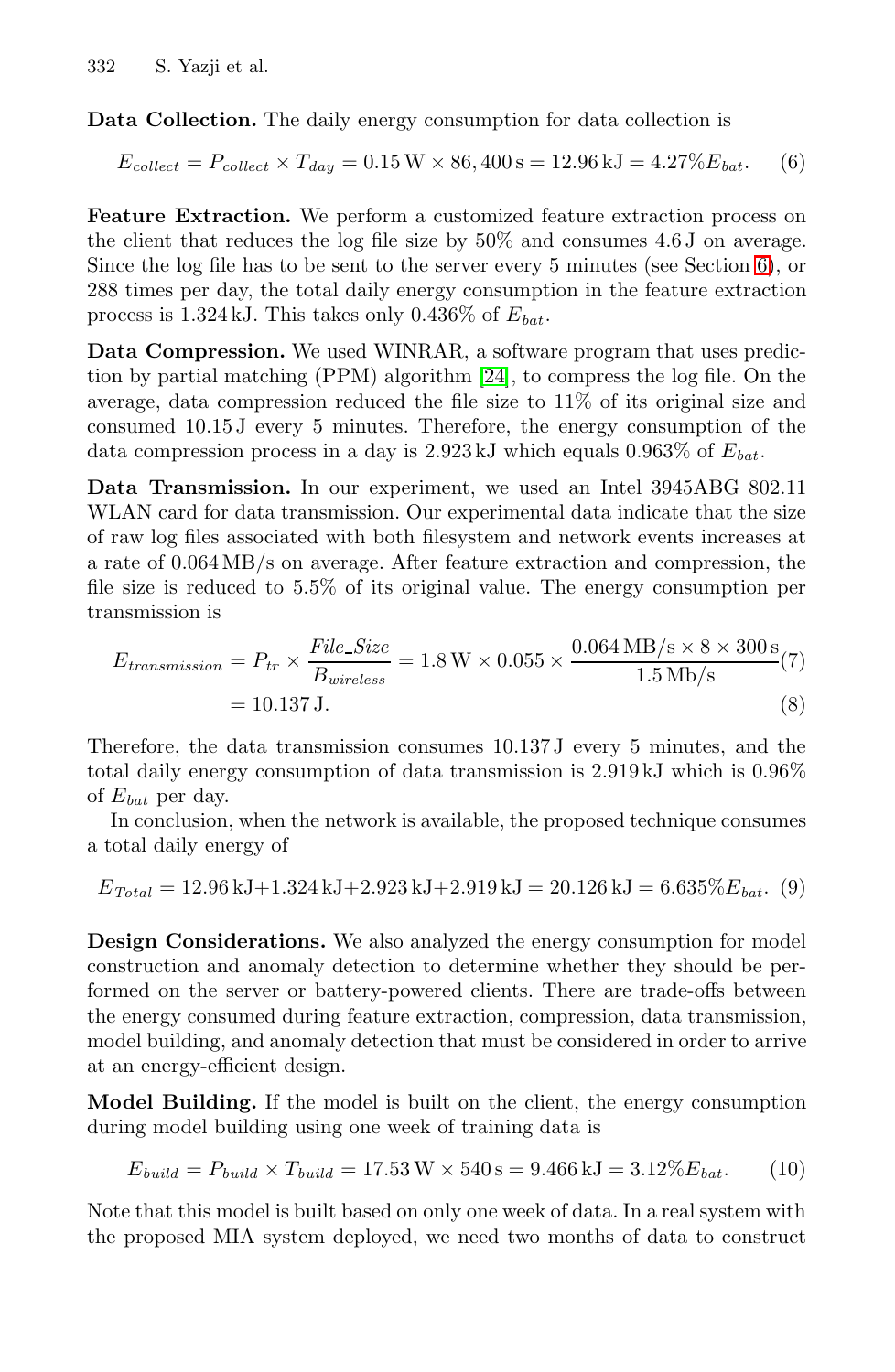the model to achieve an FRR of less than 10%, which will result in a significant increase in total energy consumption. Although it might appear that building the model on the client would reduce energy consumption by eliminating the transmission of training data to the server, the same log data would still need to be sent to server every 5 minutes for anomaly detection (see Section 6). Therefore, we decided to build models on the server.

Anomaly Detection. The energy consumption by each run of the anomaly detection process is

$$
E_{anomaly} = P_{anomaly} \times T_{anomaly} = 22.45 \text{ W} \times 20 \text{ s} = 449 \text{ J}.
$$
 (11)

<span id="page-8-0"></span>Given 5-minute detection latency, the total daily energy consumption of anomaly detection is 129.3 kJ, i.e., 42.6% of  $E_{bat}$ . Therefore, performing anomaly detection on the server greatly increases battery life, thus motivating our design decision. However, intermittent anomaly detection on the client may still be required when the wireless network is unavailable, although this may increase energy overhead.

#### 6 Experimental Evaluation

In this section, we evaluate the MIA system. Our experiments are designed to determine whether filesystem and network behaviors can provide sufficient information for fast anomaly detection. We first describe the experimental setup for gathering user data. Then, we explain how to generate data sets for training, testing, and evaluation. We then indicate the FARs and FRRs when we use the filesystem and network based re-authentication techniques separately. Finally, we evaluate the proposed combined technique. Experimental results indicate that we can achieve an FAR of 13.7% and an FRR of 11% with a detection latency of 5 minutes by combining filesystem and network based re-authentication techniques.

Experimental Setup for Data Collection. Since the data collection process is related to the participants' privacy, recruiting volunteers for this experiment was a challenge. We were able to recruit 16 volunteers, of which only 8 successfully completed the experiment. The filesystem and network monitoring programs were deployed on each participant's machine, which runs in the background generating log files without user intervention.

Data collection is divided into two phases: training phase and attacking phase. In the training phase, participants were asked to use their machines normally so that we could gather the training data to build a model of normal behavior for each user. We monitored the users' normal filesystem and network activity continuously for two weeks. The size of the log files generated in the training phase ranges from 80 MB to 25 GB.

The goal of the attacking phase is to obtain anomalous behavior data for each machine. Note that attacking must be done on the same set of machines used in the training phase, otherwise users and attackers can easily be distinguished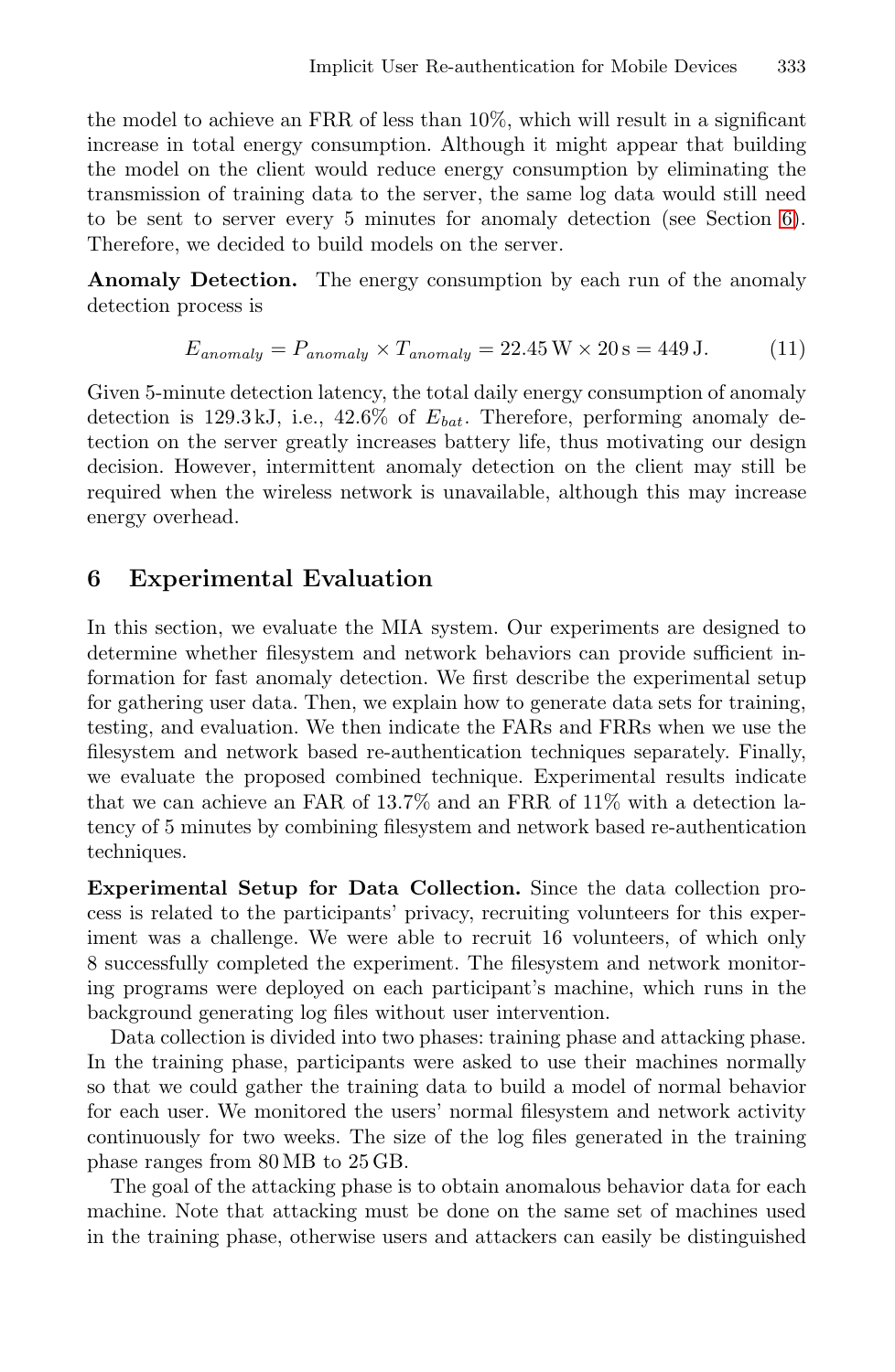because the files they access will have different file names. Before the attacking phase starts, we embedded several files that contain fake bank account information in each participant's machine, without indicating the locations of those files. Each user was assigned to attack another user's machine at random. In the attacking phase, the attacker was asked to discover as much private information on the victim machine as possible, e.g., account information, frequently visited web pages, and information about user's friends and usual contacts.

Evaluation Process. After data collection, we first partition each user's log files, generated during the training phase, into two disjoint parts: training logs and testing logs. For each user, we sampled the records in the training logs randomly, whi[ch](#page-5-1) are then used to build the model of normal behavior. We then randomly chose 20 data blocks from the training logs, each of which contains consecutive file access records generated during a  $T$  minute time window, where T was set to 2,5,10, and 20 minutes. Each data block is then used as a training data set. The testing data sets and attacking data sets (represented as evaluation data sets) are generated in the same way. To avoid biasing the results, we took out the records associated with the files that contain fake bank account information.

As we described in Section 4, we first build a model of normal behavior for each user along with the distribution vector  $DV(model)$ . After that, for each training data set associated with a given  $T$  value, we assign the records in the set to the existing clusters, which generates  $DV(training)$ . We then compute the Euclidean distance between  $DV(model)$  and  $DV(training)$  to measure how much the training data set deviates from the model of normal behavior. The comparison threshold  $\epsilon$  is chosen such that the [FR](#page-10-0)R value does not exceed 10% during the training phase. Finally, we calculate  $DV(evaluation)$  for each evaluation data set. If the Euclidean distance between  $DV(model)$  and  $DV(evaluation)$ is above  $\epsilon$ , the model indicates an anomaly. Otherwise, it indicates normal behavior. We compute FARs and FRRs based on the results from the 20 testing data sets and 20 attacking data sets. Based on our experiment, we concluded that  $T = 5$  minutes provides the most appropriate FRR of 11%.

Using Filesystem/Network Based Technique Alone. Figure 2 shows the FARs and FRRs for eight users with an anomaly detection period of 5 minutes using filesystem and network based approaches separately. As indicated in Figure 2, the FAR ranges from 0% to 65% for the filesystem-based technique and 26.7% to 94.1% for the network-based technique. The FRR ranges from 8% to 28% for the filesystem-based technique and 0% to 20% for the network-based technique. The average FAR and FRR are 28.8% and 15.6% for the filesystembased technique and 46.4% and 7% for the network-based technique. The results indicate that single-metric techniques have high FARs because most of users have some time periods within which there are either insufficient network or filesystem data to accurately identify an attack. For example, the filesystem model for user  $\#7$  has an FAR of 65%. A closer examination of user  $\#7$ 's data reveals that the corresponding attacker rarely accessed files. More specifically, 12 of the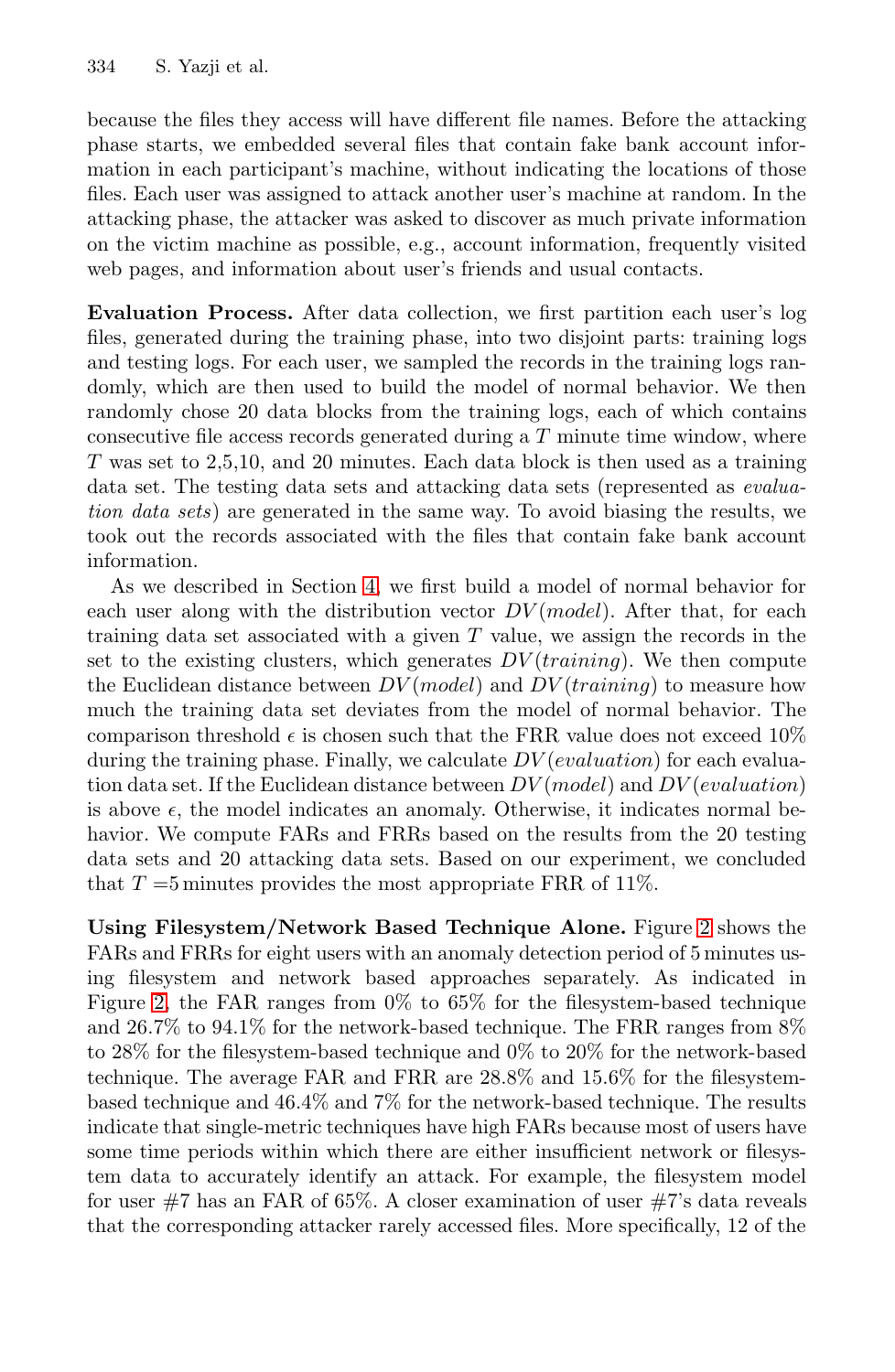<span id="page-10-0"></span>

Fig. 2. (a) FARs and (b) FRRs for eight users with an anomaly detection time of 5 minutes using filesystem and network based techniques separately and jointly

20 attacking data set periods yielded no filesystem access data. This made it impossible for the filesystem activity based technique to accurately detect attacks during these periods. However, there is substantial network data for those same periods. Note that the FRRs are not significantly affected by the way we chose the evaluation data sets. In conclusion, using one technique alone results in high FARs due to intermittent use of, e.g., network or filesystem. However, using multiple metrics has the potential to overcome this problem.

Combining Filesystem and Network Based Techniques. If both the filesystem and network activity based re-authentication techniques are available, the online re-authentication manager can potentially combine them to improve detection accuracy. This improvement has two sources: (1) when the amount of data from one data source is insufficient for anomaly detection but data are available for the other source, the re-authentication manager can use the re-authentication technique with sufficient data for accurate classification and (2) when both filesystem and network are active, it is possible for the individual techniques to produce contradicting results. In this case, we may still reach the correct decision most of the time by carefully combining the decision variables derived from the two metrics.

We evaluate the combined approach for the 8 users to determine whether a multiple-metric re-authentication technique improves anomaly detection accuracy relative to single-metric techniques. Note that we ruled out the periods within which neither network nor filesystem is active because attacks generally use at least one of these. For each 5-minute period under evaluation, we first determine if only one type of data is available. If so, we use the single metric associated with that type of data, as described above. If both types of data are available, we first normalize the distance of each technique to that technique's threshold value. The aggregate distance is then computed using a weighted average of the normalized distances for the different metrics. An aggregate distance of greater than one during the testing phase (no attacks) results in a false reject and an aggregate distance less than one during the attacking phase implies a false accept. The multiple-metric re-authentication method is otherwise accurate.

Figure 2 shows the FARs and FRRs for the combined approach given 5-minute detection latency. The FAR ranges from 6.25% to 23.1%, while the FRR ranges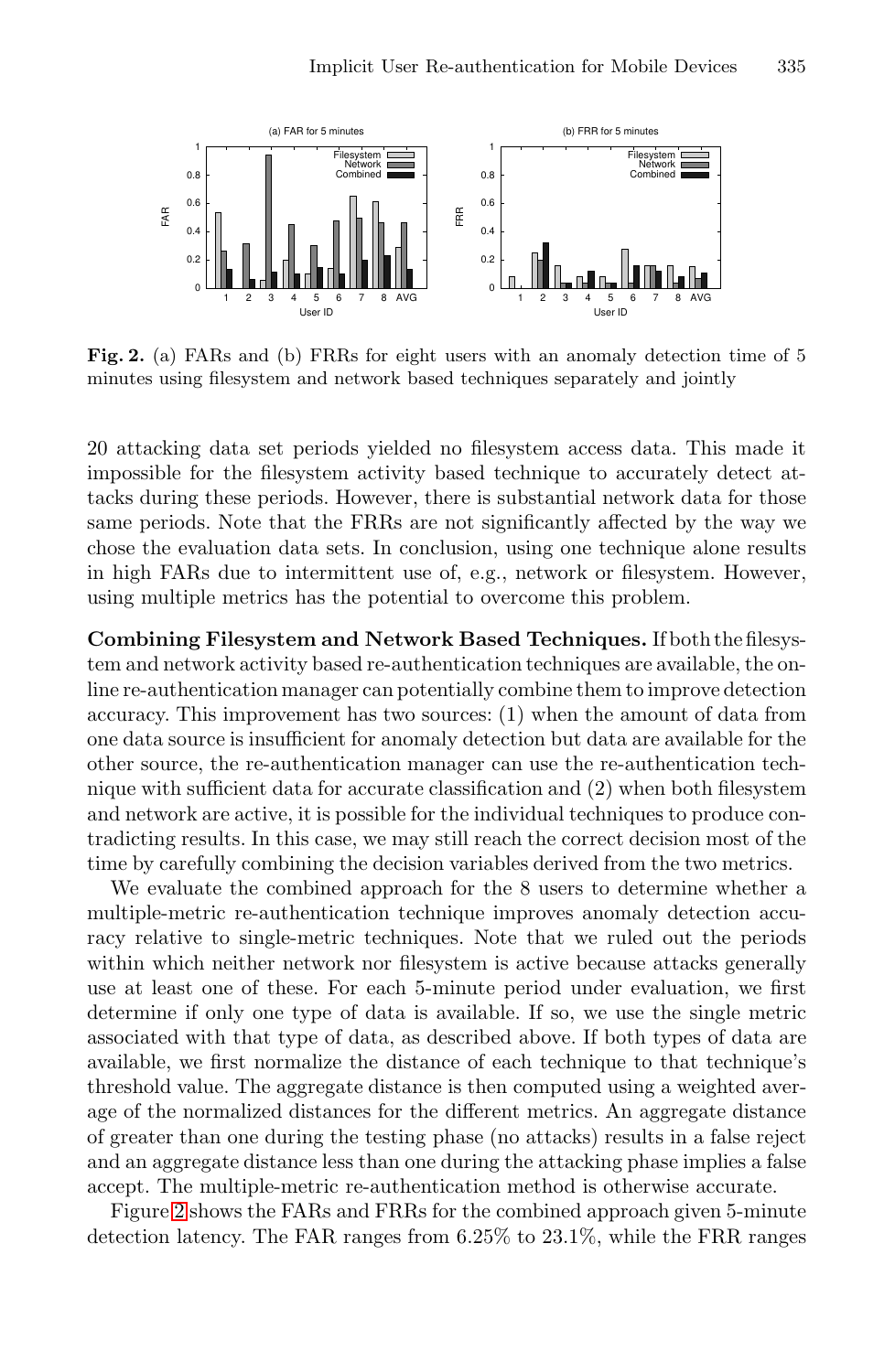from 0 to 32%. The average FAR and FRR are 13.7% and 11%, respectively. The results indicate that the multiple-metric (combined filesystem and network) technique reduces the FAR by a significant amount compared to using either the filesystem-based or network-based technique alone.

The data for some users shown in Figure 2 merits further explanation. Attacker #3 did not produce enough network data for identification, resulting in a FAR of 94.1% when the single-metric network-based technique was used. However, since there are sufficient data for the filesystem model to accurately detect the attack during these periods, the multiple-metric approach achieves a FAR of 11.8%. On the other hand, attacker  $#1$  actively uses the network but has some time periods with little filesystem access. As a result, the network model achieves a better FAR (26.7%) than the filesystem model (53.3%). In this case, the multiple-metric approach also outperforms either single-metric technique, achieving an FAR of 13.3%. When both filesystem and network are active, e.g., user  $\#6$ , the combined approach also improves the FAR to 10%. The FRR of the combined approach is similar to that using either single-metric technique. We conclude that the multiple-metric approach outperforms single-metric re-authentication techniques. Note that additional metrics could potentially be included in the framework without fundamental changes. Although an FRR of 11[%](#page-11-0) implies that a user may need to re-enter the password every 90 minutes, this is far better than the alternative necessary to achieve the same level of security, i.e., forcing the user to manually re-authenticate every 5 minutes.

Sensitivity Analysis. When both filesystem and network are active, instead of computing the average value of normalized distances from both techniques, we can favor one technique by assigning them different weights when averaging their normalized distribution vector distances. We tried a number of different weight combinations. Figure 3 illustrates the relationship between the average FAR and FRR and the weight assigned to network-based technique (the sum of the two weights is fixed at 1). As the network weight increases from  $0$  to 1, the FAR fluctuates within the range from 12.3% to 18.3%, while the FRR fluctuates within

<span id="page-11-0"></span>

Fig. 3. Sensitivity of FAR and FRR relative to weight combinations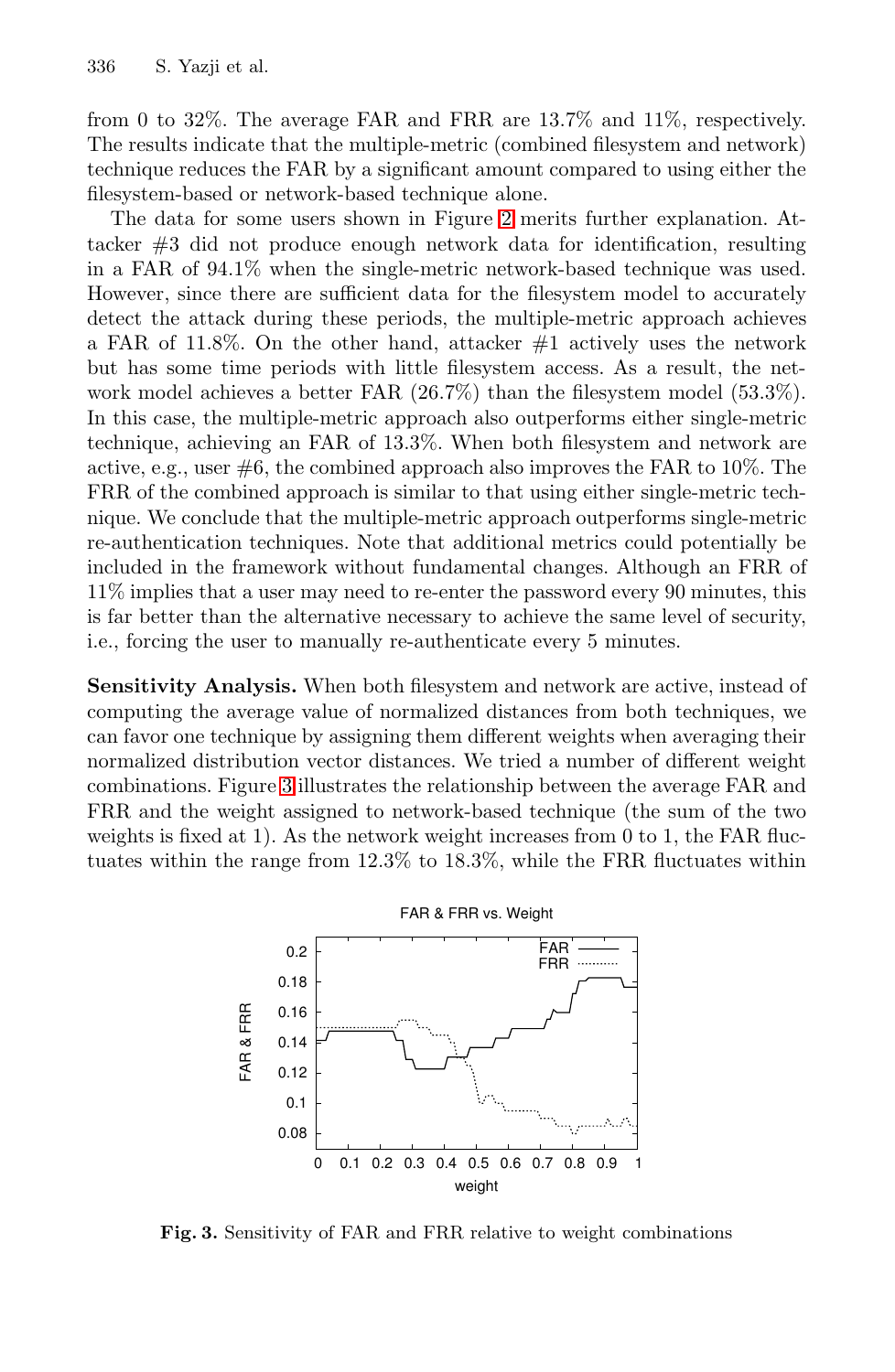the range from 8% to 15%. The FAR reaches the minimum value of 12.3% with weights ranging from 0.31 to 0.4, while the FRR reaches the minimum value of 8% with weights ranging from 0.8 to 0.81. We conclude that FAR and FRR are not highly sensitive to weight combinations for moderate weights; using equal weights yields good results.

System Comparison. Designing a real-time implicit user re-authentication system is challenging due to the trade-off between accuracy and detection latency. A number of implicit u[ser](#page-13-6) re-authentication techniques based on behavioral data have been proposed. However, all of them have their own advantages and limitations. Table 2 lists the FAR, FRR, detection latency, and limitations of numerous implicit user re-authentication schemes. Keystroke dynamics based techniques usually require long training and testing times. In addition, the user is generally required to enter a particular phrase, making the technique inappropriate for implicit re-authentication in many circumstances. Re-authentication based on mouse movement is application-dependent because a user may have different mouse behavior for different applications [6]. Pusara also found that combining multiple data sources can increase authentication accuracy and decrease detection latency. However, her conclusion can benefit from additional support: it was based on a short (four hour) training period. In contrast, we believe filesystem and network events are appropriate data sources for implicit re-authentication. It is difficult to conduct an attack while generating neither filesystem nor network activity. The proposed multiple-metric network and filesystem based approach achieves a reasonable FAR and FRR with a detection latency of 5 minutes.

| Scheme | Data Source        | FAR, FRR)           | Latency            | Limitation                        |
|--------|--------------------|---------------------|--------------------|-----------------------------------|
| 51     | keystroke dynamics | $(N/A, 10\%)$       | N/A                | 1. structured text instead of     |
|        |                    |                     |                    | arbitrary text is favored         |
|        |                    |                     |                    | 2. fail when the attackers do not |
|        |                    |                     |                    | generate keystroke inputs         |
| $[15]$ | mouse movements    | $(1.75\%, 0.43\%)$  | 17.6 minutes       | 1. only deal with data            |
|        |                    |                     | in the worst case. | from a single application.        |
|        |                    |                     | 4.5 minutes        | 2. fail for users who do not      |
|        |                    |                     | on average         | use the mouse                     |
| 61     | keystrokes,        | $(1.78\%, 14.47\%)$ | 2.2 minutes        | 1. high FRR                       |
|        | mouse movements,   |                     |                    | 2. small training data set and    |
|        | and GUI events     |                     |                    | testing data set                  |
| Ours   | filesystem         | $(13.7\%, 11\%)$    | 5 minutes          | relatively high FAR for           |
|        | and network events |                     |                    | short (2-week) training period    |

Table 2. Characteristics of Different Implicit User Re-authentication Schemes

#### 7 Conclusions

Portable battery-powered computer systems are highly-susceptible to unauthorized access. The proposed implicit re-authentication system provides a way to protect sensitive information on these computers from attack without inconveniencing the user. However, designing a system that can accurately detect attacks on portable computers by implicit real-time monitoring of user behavior, e.g., filesystem and network accesses, is challenging. Portable computers have limited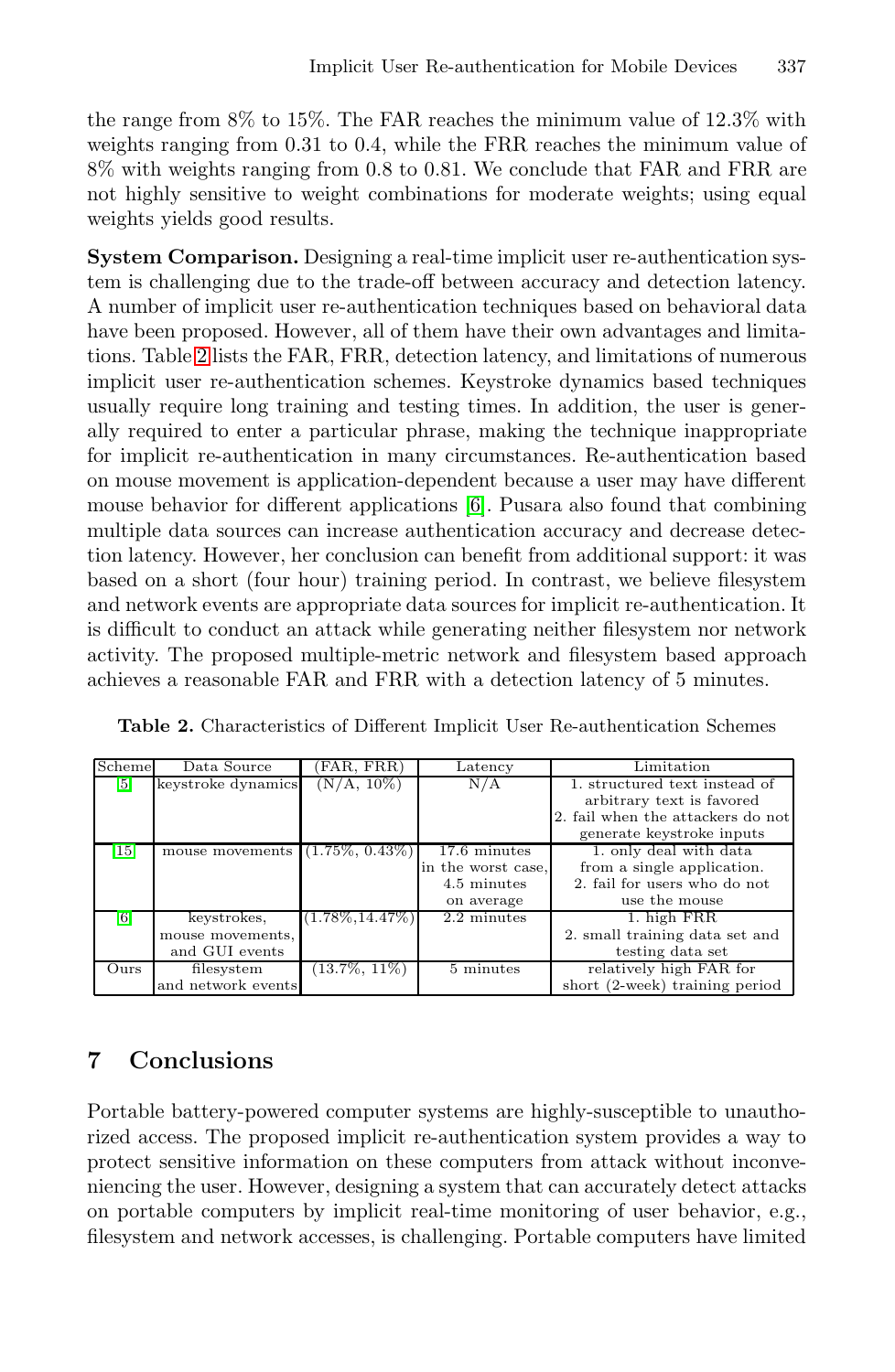<span id="page-13-4"></span>battery energy, limited performance, and potentially-intermittent wireless network access. In this paper, we have proposed and evaluated a software architecture and user identification algorithms for implicit re-authentication on portable computers. The proposed system is able to distinguish between normal use and attack with an accuracy of approximately  $90\%$  with a detection latency of 5 minutes for network activity and 10 minutes for file access.

## 8 Future Work

<span id="page-13-0"></span>Filesystem and network activities are the main data sources used for model construction and anomaly detection in this paper. Therefore, the MIA system is not valid for systems in which users don't have frequent access to the network, or are not based on the filesystem for daily activity, su[ch as cell](http://bizsupport.austin.hp.com/bc/docs/support/SupportManual/lpia8006/lpia8006.pdf)phones and PDAs. [to overcome this limitation, we are considering the use](http://bizsupport.austin.hp.com/bc/docs/support/SupportManual/lpia8006/lpia8006.pdf) of spatial and temporal information in addition to the filesystem and network activities to improve the accuracy and decrease detection latency.

### <span id="page-13-3"></span><span id="page-13-2"></span><span id="page-13-1"></span>References

- 1. HP iPAQ Pocket PC h5500 User Guide. Hewlett-Packard Company, http:// bizsupport.aust[in.hp.com/bc/docs/support/SupportManua](http://i.cmpnet.com/v2.gocsi.com/pdf/CSISurvey2007.pdf)l/lpia8006/ lpia8006.pdf
- [2.](http://i.cmpnet.com/v2.gocsi.com/pdf/CSISurvey2007.pdf) Gupta, P., Ravi, S., Raghunathan, A., Jha, N.K.: Efficient Fingerprint-Based User Authentication for Embedded Systems. In: Proc. Design Automation Conf. (June 2005)
- <span id="page-13-6"></span>3. Aaraj, N., Ravi, S., Raghunathan, A., Jha, N.K.: Architectures for Efficient Face Authentication in Embedded Systems. In: Proc. Design, Automation & Test in Europe Conf. (March 2006)
- 4. Richardson, R.: 2007 Computer Crime and Security Survey. Computer Security Institute, Tech. Rep (2007), http://i.cmpnet.com/v2.gocsi.com/pdf/ CSISurvey2007.pdf
- 5. Monrose, F., Rubin, A.: Authentication Via Keystroke Dynamics. In: Proc. Conf. on Computer and Communications Security (April 1997)
- 6. Pusara, M.: An Examination of User Behavior for Re-authentication. Ph.D. dissertation, Center for Education and Research in Information Assurance and Security, Purdue Univeristy (August 2007)
- <span id="page-13-5"></span>7. Moon, Y.S., Leung, C.C., Pun, K.H.: Fixed-Point GMM-based Speaker Verification Over Mobile Embedded System. In: Proc. Multimedia Workshop in Biometrics Methods and Applications (November 2003)
- 8. Gu, H., Zhuang, Y., Pan, Y., Chen, B.: A New Iris Recognition Approach for Embedded System. In: Wu, Z., Chen, C., Guo, M., Bu, J. (eds.) ICESS 2004. LNCS, vol. 3605, pp. 103–109. Springer, Heidelberg (2005)
- 9. Lane, T., Brodley, C.E.: Temporal Sequence Learning and Data Reduction for Anomaly Detection. ACM Trans. on Information and System Security 2(3), 295– 331 (1999)
- 10. Denning, D.E.: An Intrusion-Detection Model. IEEE Trans. Software Engineering 13(2) (1987)